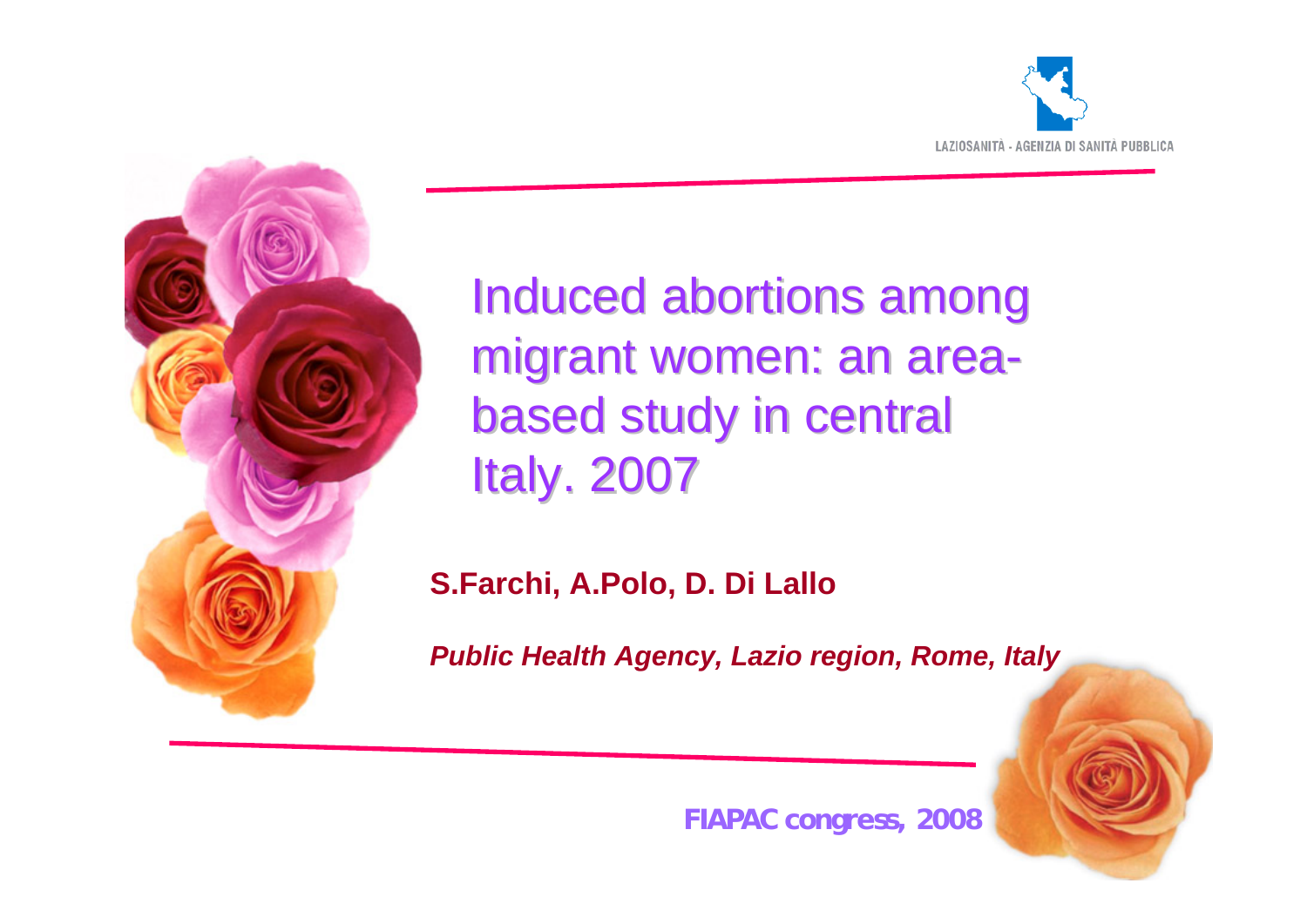# introduction

- Italy recently saw a consistent migration flow.
- In Lazio region, (the region where Rome is located), a 45% of increase of fertile migrant women was observed 45% of increase of fertile migrant women was observed between years 2003 and 2007.
- This issue represents a challenge for health services:
	- difficulties in access to care
	- different cultural models
	- $-$  difficulties in communication

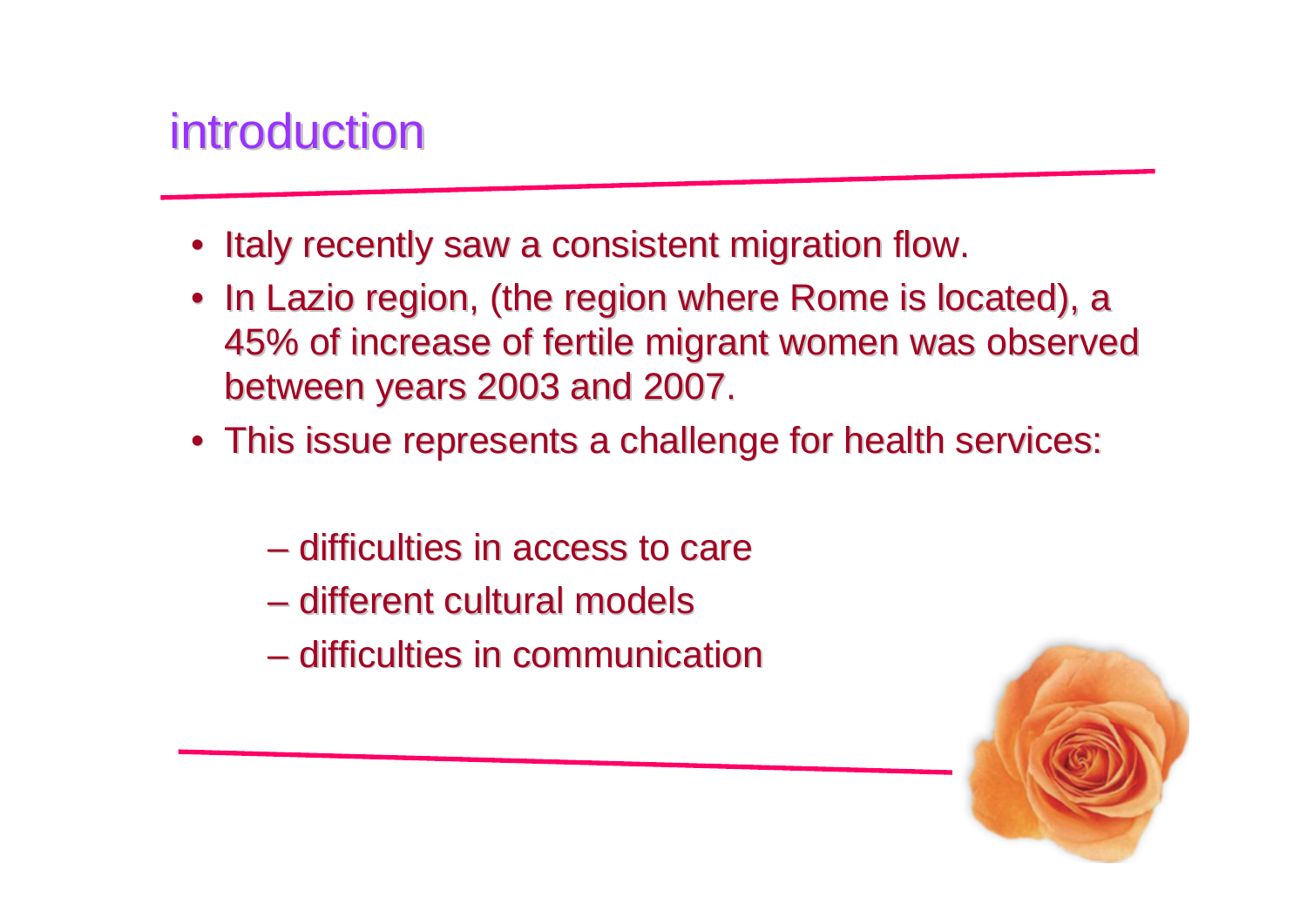Aim

This study describes characteristics of migrant This study describes characteristics of migrant women making induced legal abortions, comparing them with the italian group.

in particular we focus on multiple induced legal abortions and on tardive pregnancy interruptions, which are considered as indicators of poor quality of preventive interventions and health care system.

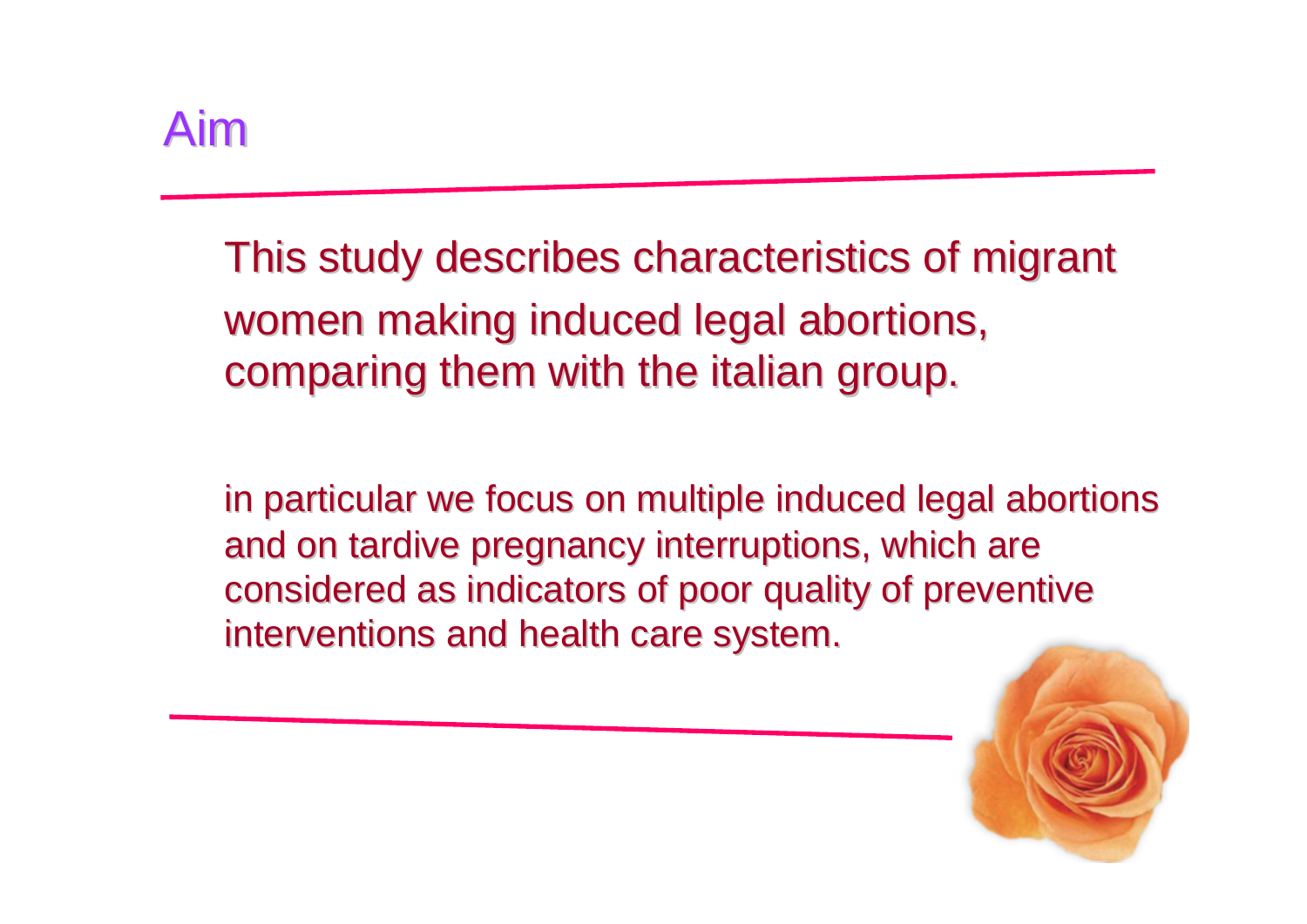# Materials and methods (1)

#### *Data*

**Mandatory legal induced abortion file for Lazio region in 2007. It reports for each abortion: It reports for each abortion:**

#### Woman

– information on reproductive history (previous deliveries, spontaneous abortions, legal interruptions)

– socio-demographic characteristics (place and date of birth, age, marital status and education)

– week of gestation, date of first visit, eventual diagnostic tests.

Abortion

- urgency for the intervention
- certification information certification information
- other information (type of anesthesia, particular conditions)

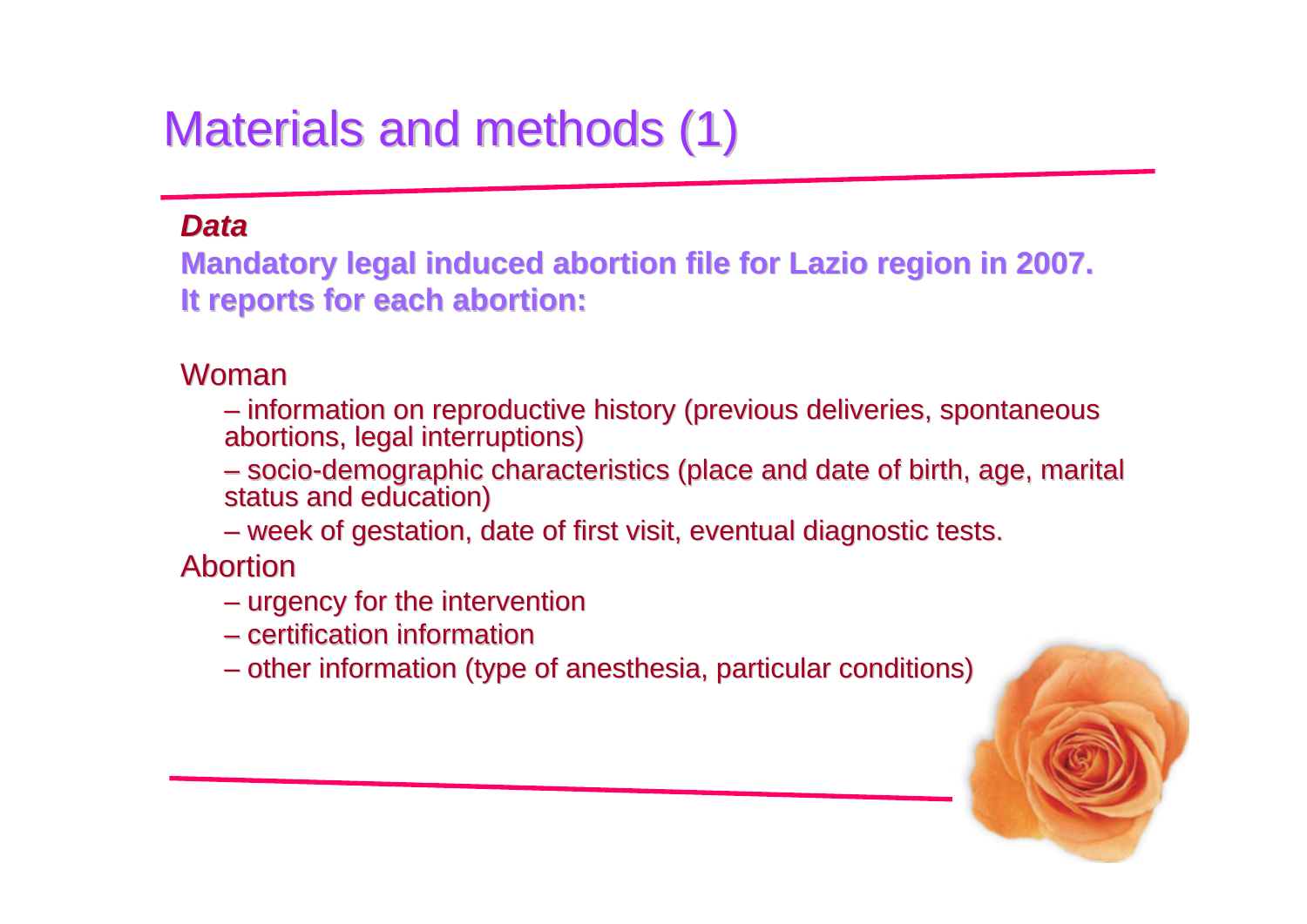Descriptive analyses and a multivariate logistic models were performed to estimate the association between various factors with the risk of **multiple induced abortion** and the risk of late interruption (at 11-12 weeks of **gestation)** among migrant women comparing them with italian ones. We restricted the analysis including only legal induced abortions performed within 90 days of gestation. Potential confounders included in the models were: woman age, education, marital status and parity.

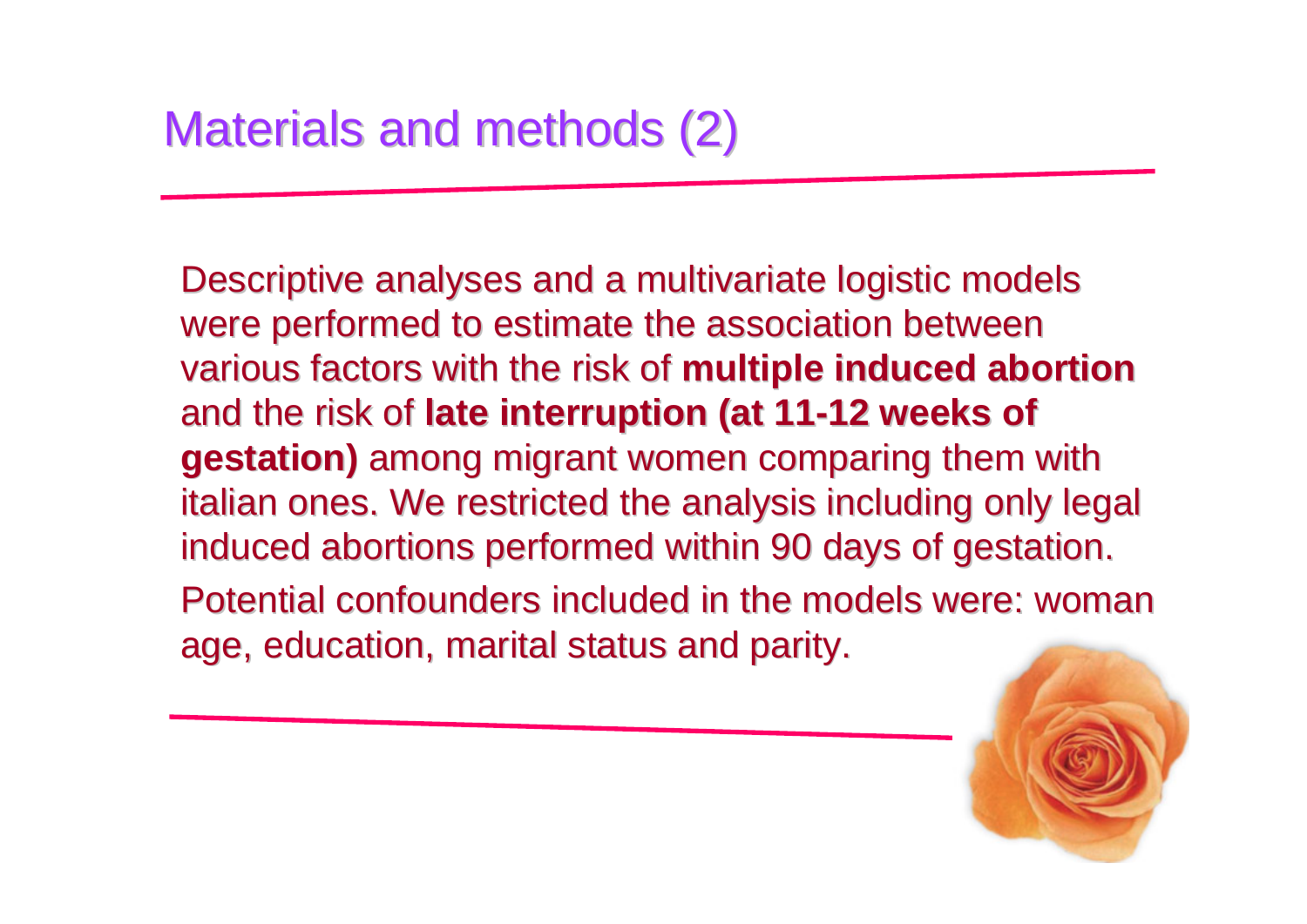# Results

In the Lazio region, Italy, 14.713 legal induced abortions (11.1 per 1000 women  $_{15-49}$  within 90 days of gestation were performed.



a descending trend is observed since '80. The rate is stable from '95.

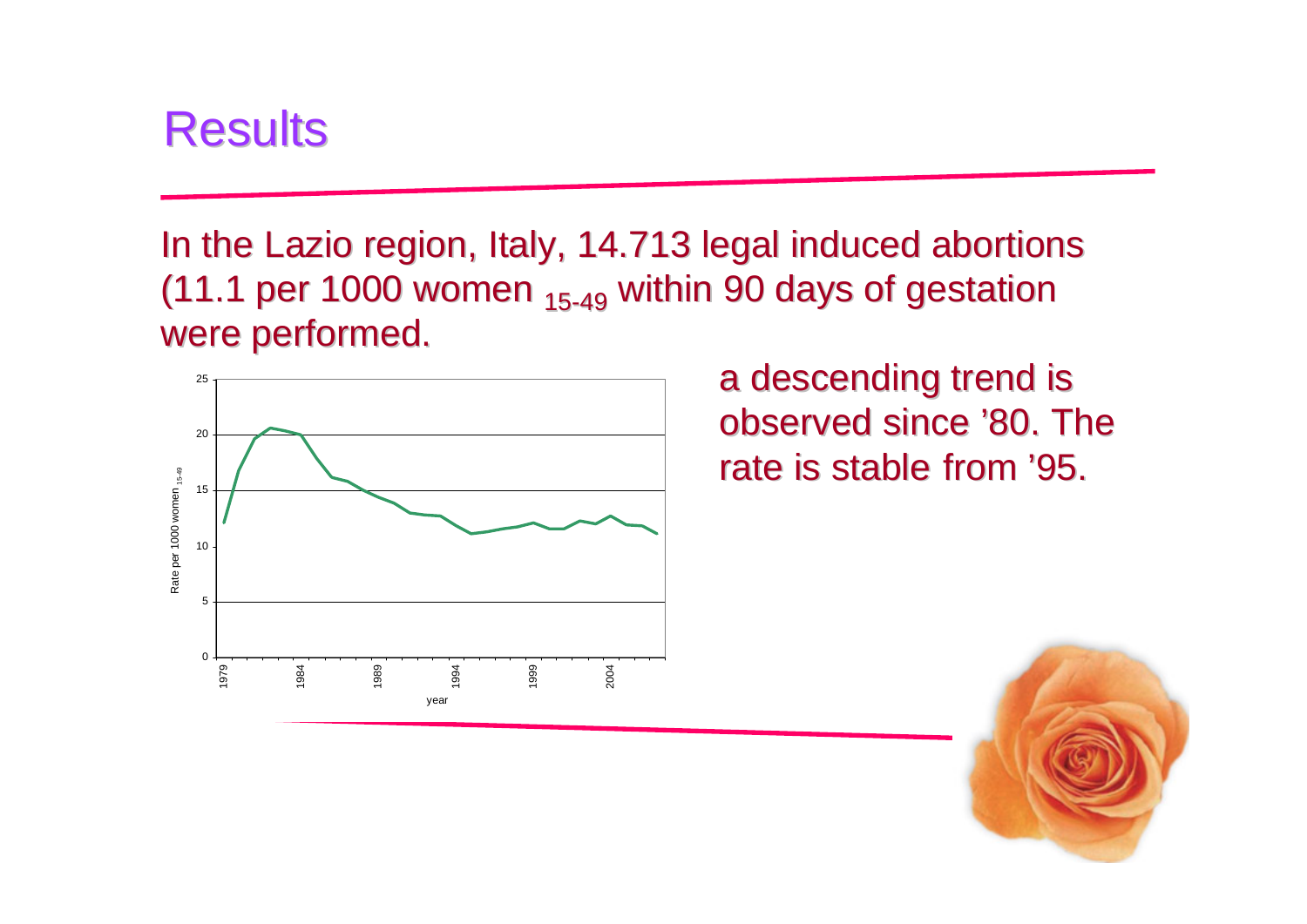# Results

## High prevalence of migrant women in last years is observed



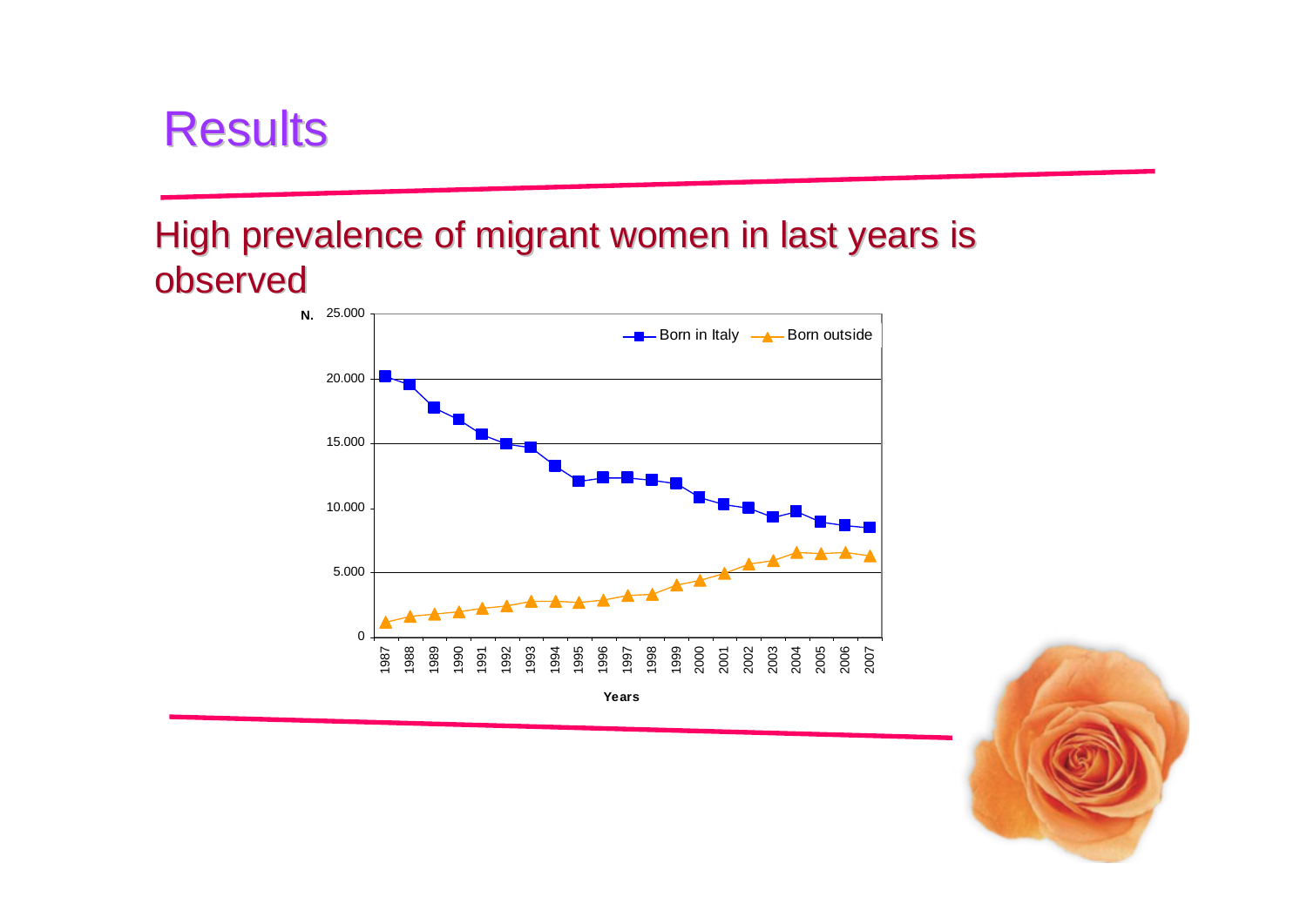## Place of birth of foreign women

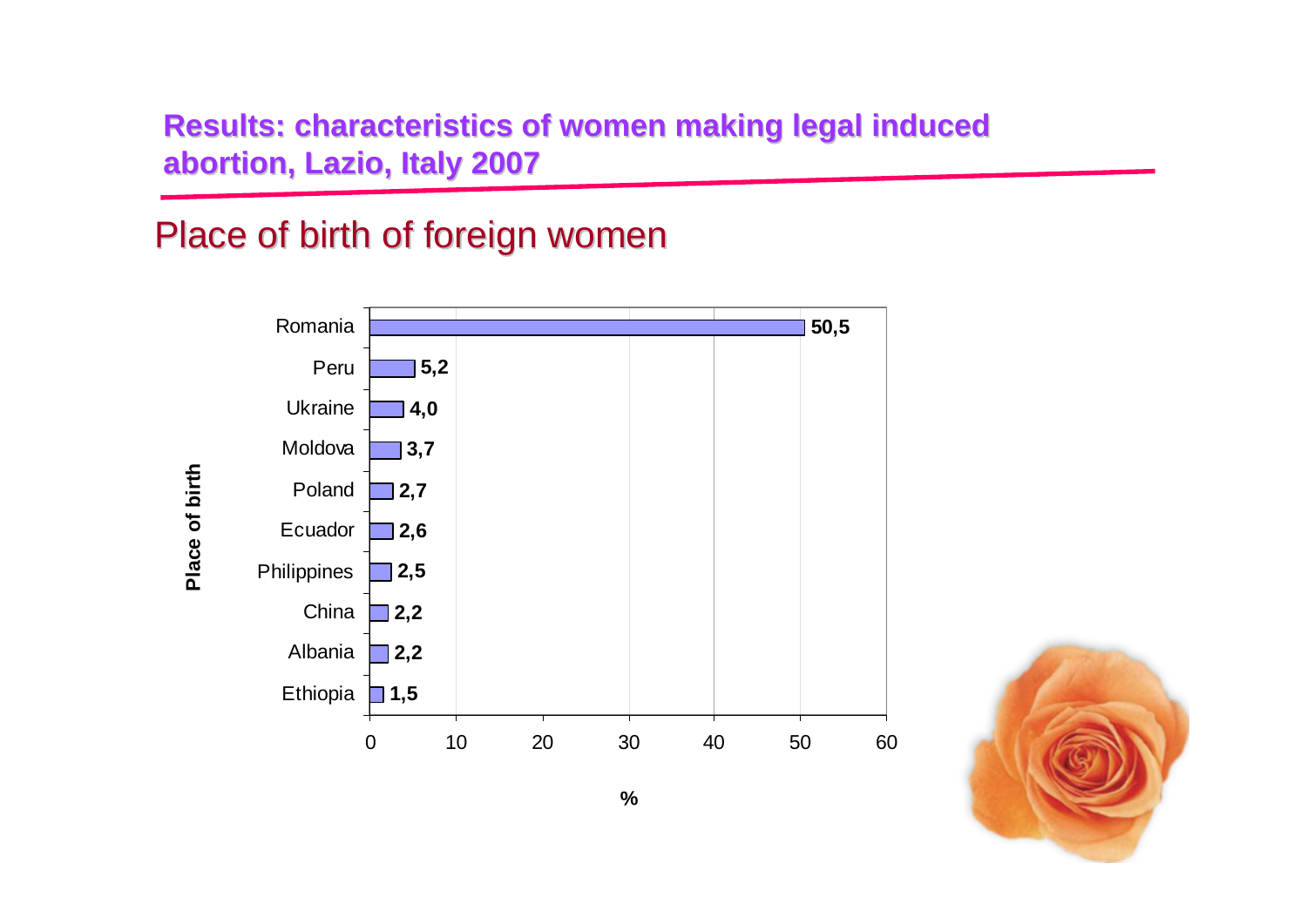## Woman's age by country of birth



**Women Age (years)**

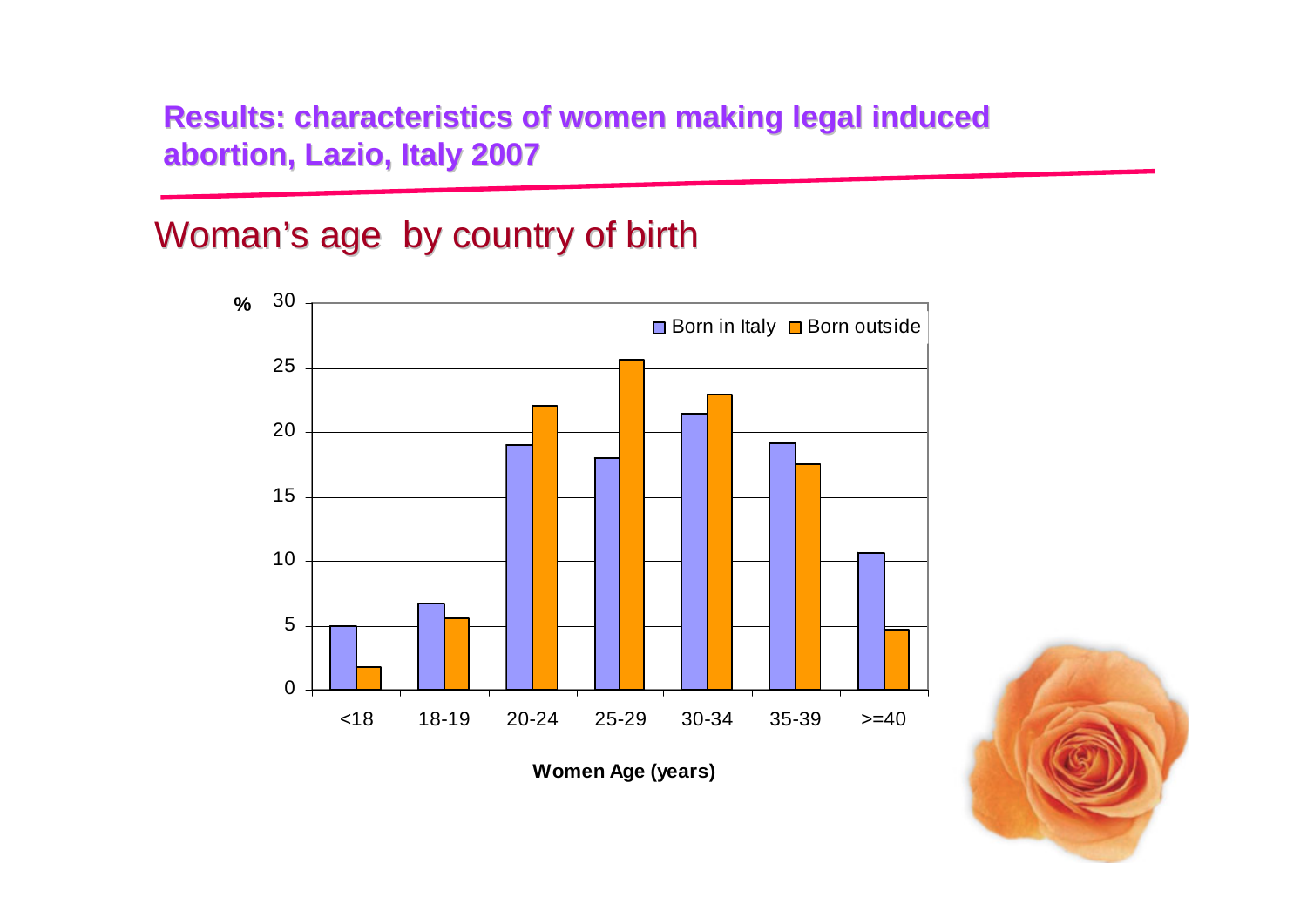## Number of previous legal abortions by country of birth



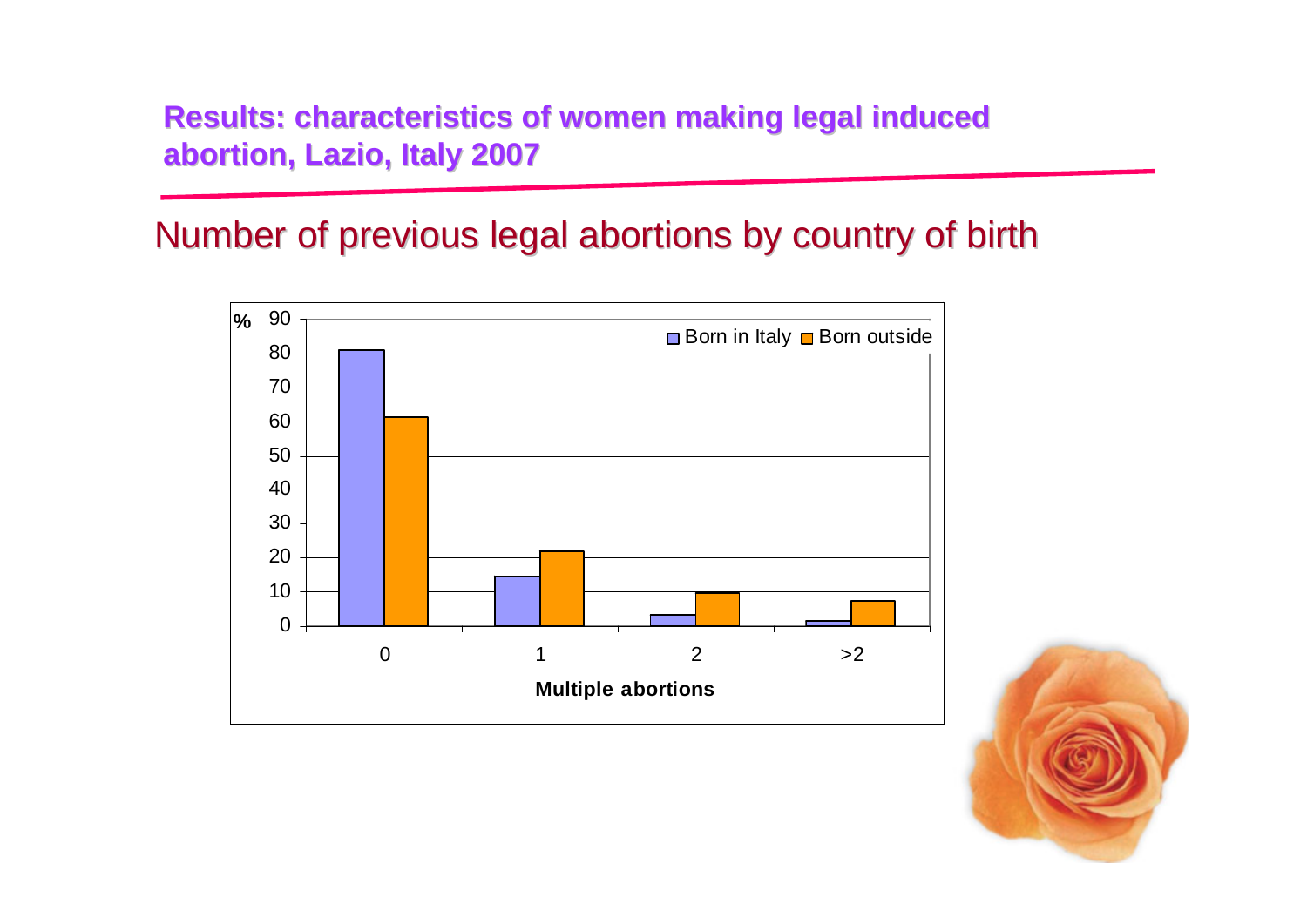## Week of gestation by country of birth



**Gestational age (completed weeks)**

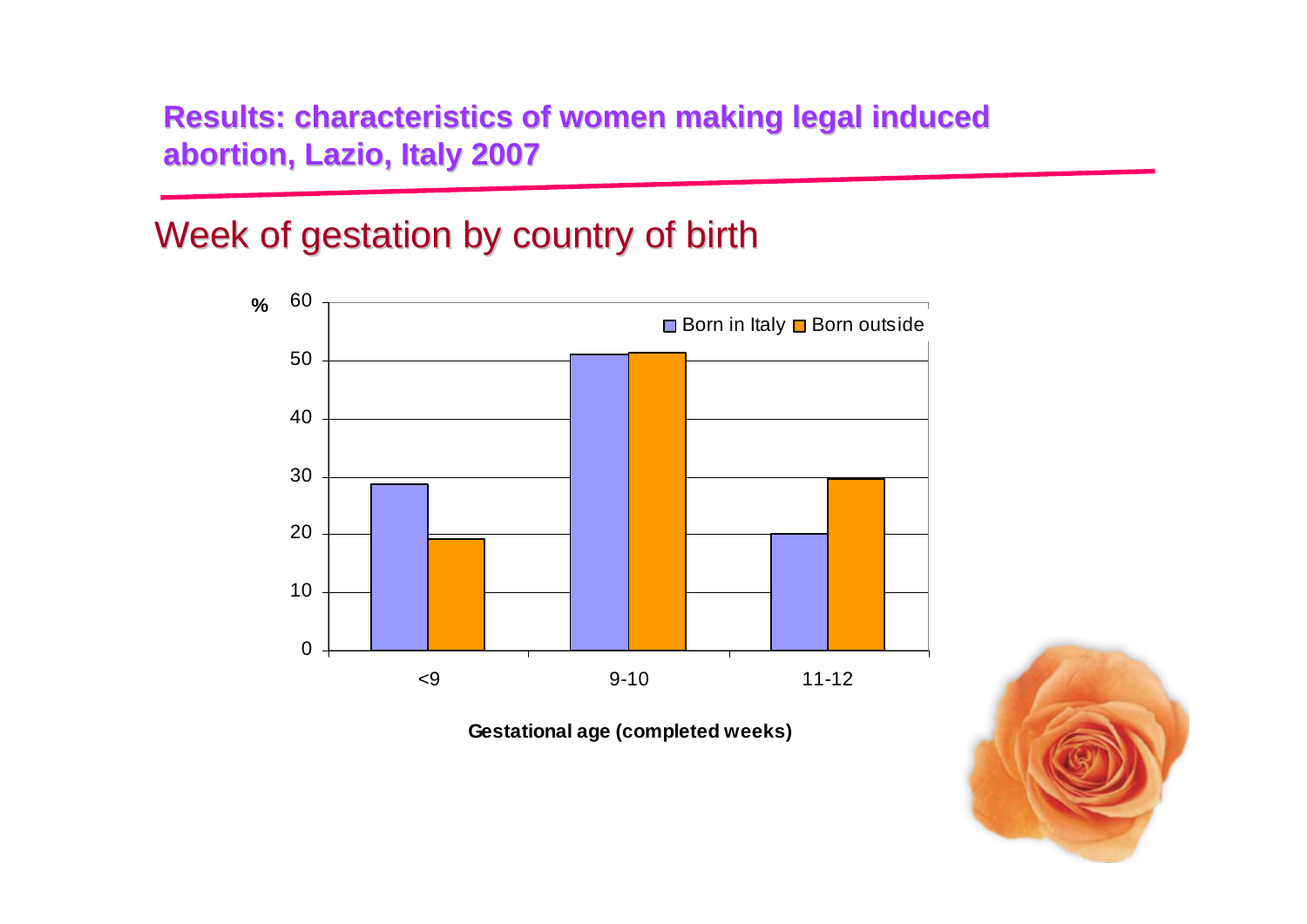#### **Association Association between between woman characteristics characteristics and the and the riskof multiple abortion**

|                              | <b>Odds Ratio</b> |               | 95% CI         |            |  |
|------------------------------|-------------------|---------------|----------------|------------|--|
| <b>Woman's Age</b>           |                   |               |                |            |  |
| less than 20                 | 0.32              | 0.25          |                | $-0.40$    |  |
| 20-34                        | 0.95              | 0.87          | $\mathbf{a}$ . | 1.04       |  |
| more than 34                 | 1.00              |               |                |            |  |
| <b>Woman's education</b>     |                   |               |                |            |  |
| primary school               | 1.05              | $0.87 - 1.27$ |                |            |  |
| junior secondary school      | 1.11              | $1.02 - 1.21$ |                |            |  |
| secondary school             | 1.00              |               |                |            |  |
| university                   | 0.70              | 0.58          | $\blacksquare$ | $\bf 0.84$ |  |
| <b>Week of gestation</b>     |                   |               |                |            |  |
| less than 11 weeks           | 1.09              | $0.99 - 1.19$ |                |            |  |
| 11 or more                   | 1.00              |               |                |            |  |
| <b>Number of live births</b> |                   |               |                |            |  |
| $\overline{0}$               | 1.00              |               |                |            |  |
|                              | 3.50              | $3.15 - 3.88$ |                |            |  |
| 2 or more                    | 4.24              | 3.82          |                | 4.71       |  |
| <b>Place of birth</b>        |                   |               |                |            |  |
| <b>Italy</b>                 | 1.00              |               |                |            |  |
| non Industrialised countries | 2.40              | 2.21          |                | $-2.62$    |  |
| industrialised countries     | 1.06              | 0.74          |                | 1.51       |  |
|                              |                   |               |                |            |  |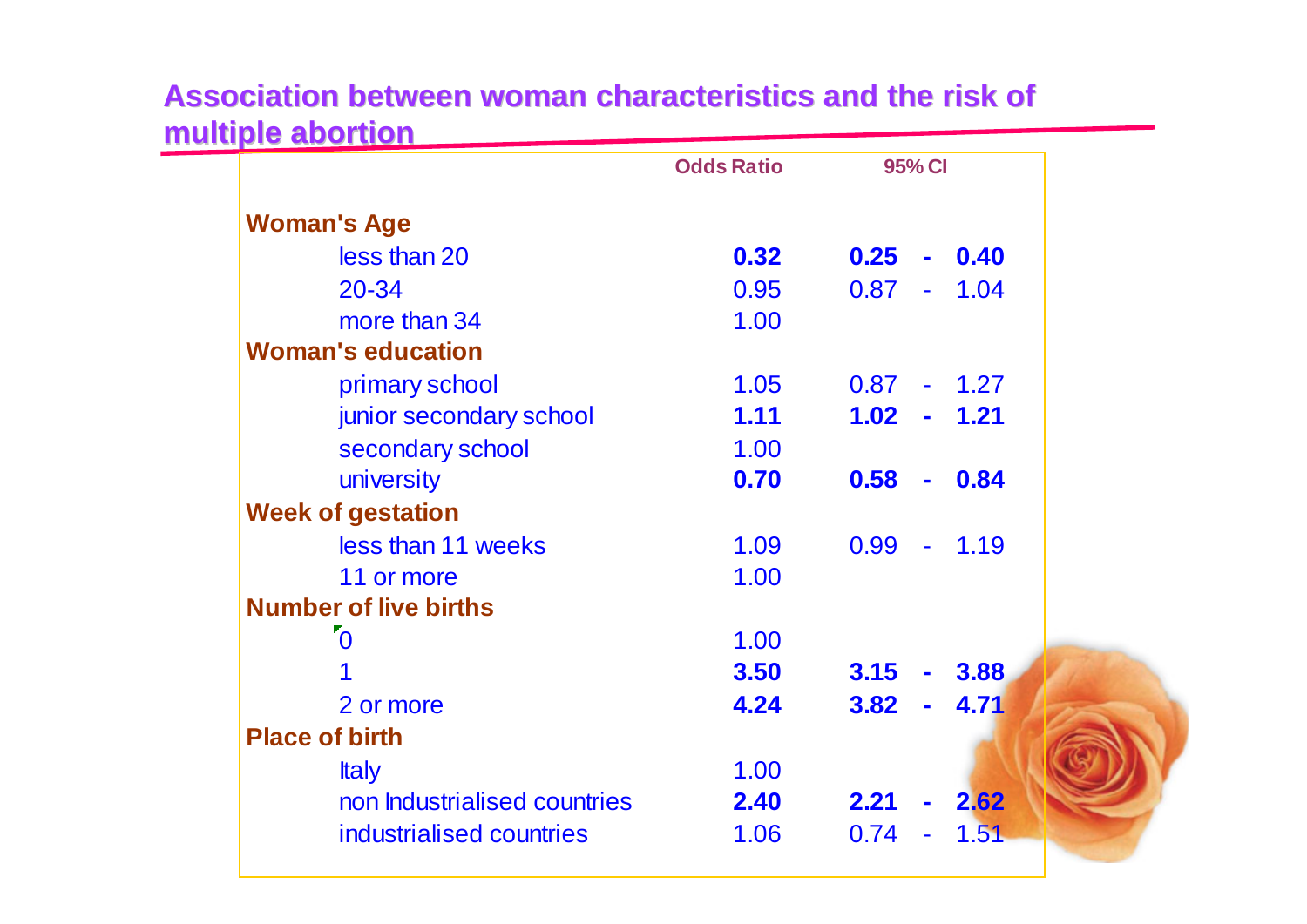#### **Association between woman characteristics and the risk of late abortion**

|                              | $1,38$ $1,17$ - $1,63$ |
|------------------------------|------------------------|
|                              | $1,02 - 1,25$          |
| 1,00                         |                        |
|                              |                        |
|                              | $1,05$ $0,87$ - $1,27$ |
|                              | $1,07$ 0,98 - 1,16     |
| 1,00                         |                        |
|                              | $0,88$ $0,74$ - 1,04   |
|                              |                        |
| 1,00                         |                        |
|                              | $0,91$ $0,83$ - 1,01   |
|                              | $0,69$ $0,57$ - $0,83$ |
|                              | 1,76<br>$1,00$ $0,57$  |
|                              |                        |
| 1,00                         |                        |
| 1,08                         | $0,99 - 1,19$          |
|                              |                        |
| 1,00                         |                        |
|                              | 1,10 0,98 1,23         |
|                              | $0,94 - 1,19$          |
|                              |                        |
| 1,00                         |                        |
| non Industrialised countries | 1,62 1,49<br>1,76      |
|                              | 0,80<br>1,57           |
|                              | 1,13<br>1,06<br>1,12   |

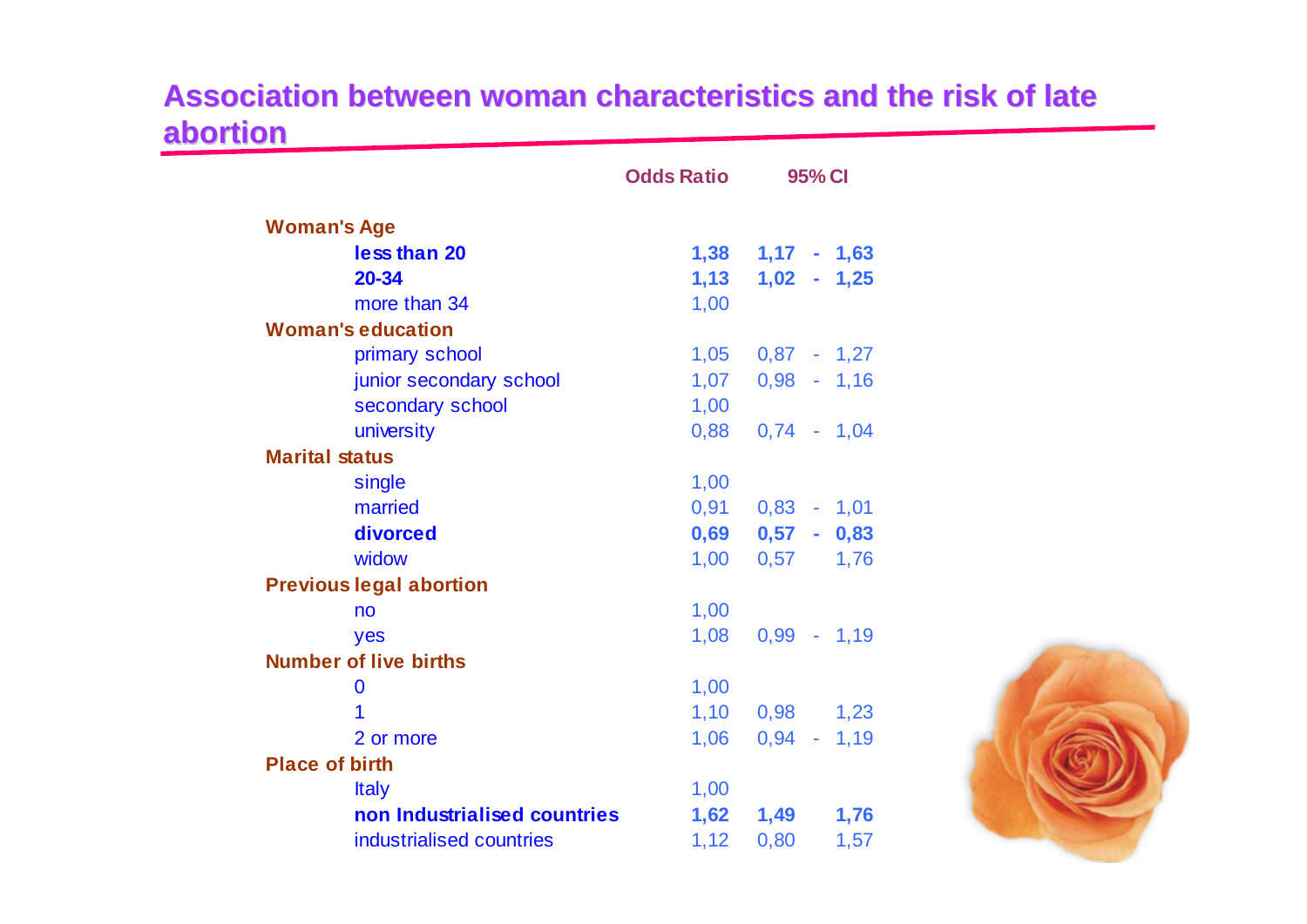**Risk of multiple induced abortion is higher for young** women, less educated ones, for women with higher **parity and for immigrants with non-industrialized country of origin. country of origin.** 

**Risk of late abortion is higher only for young women a immigrant ones.** 

It seems that late abortion is associated to health care **factors, non only individual aspects. factors, non only individual aspects.**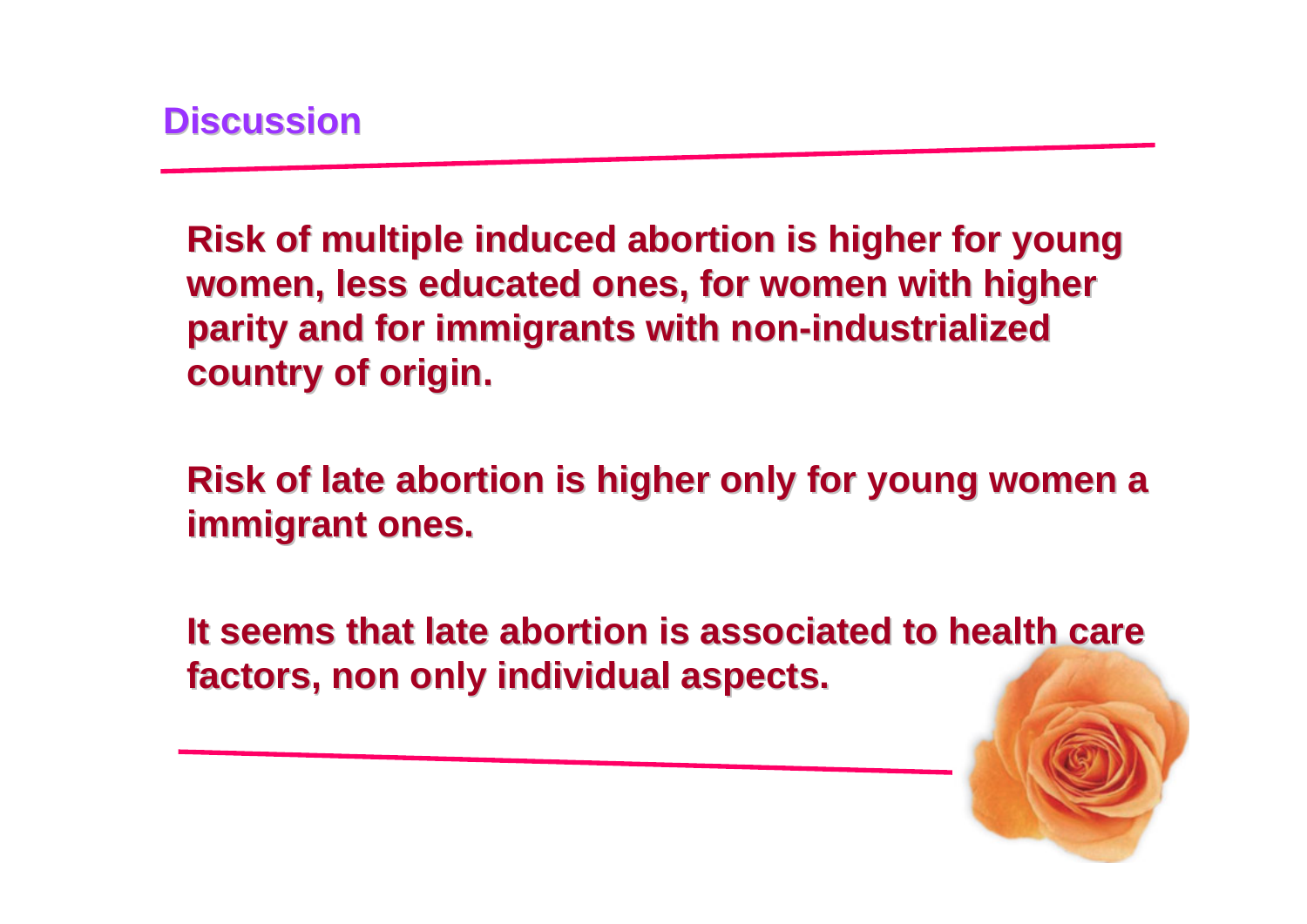**Women from non-industrialized countries come from a** variety of countries where cultural norms are different, therefore it's unlikely that cultural barriers alone could **explain higher risk for multiple abortions; therefore, poor socio-economic conditions (also among italians) are the most important determinant for multiple are the most important determinant for multiple abortions. abortions.** 

**Risk of late interruption seems to be less influenced from socio from socio-economic determinants, nevertheless economic determinants, nevertheless adolescents and immigrants women are at higher risk; adolescents and immigrants women are at higher risk;**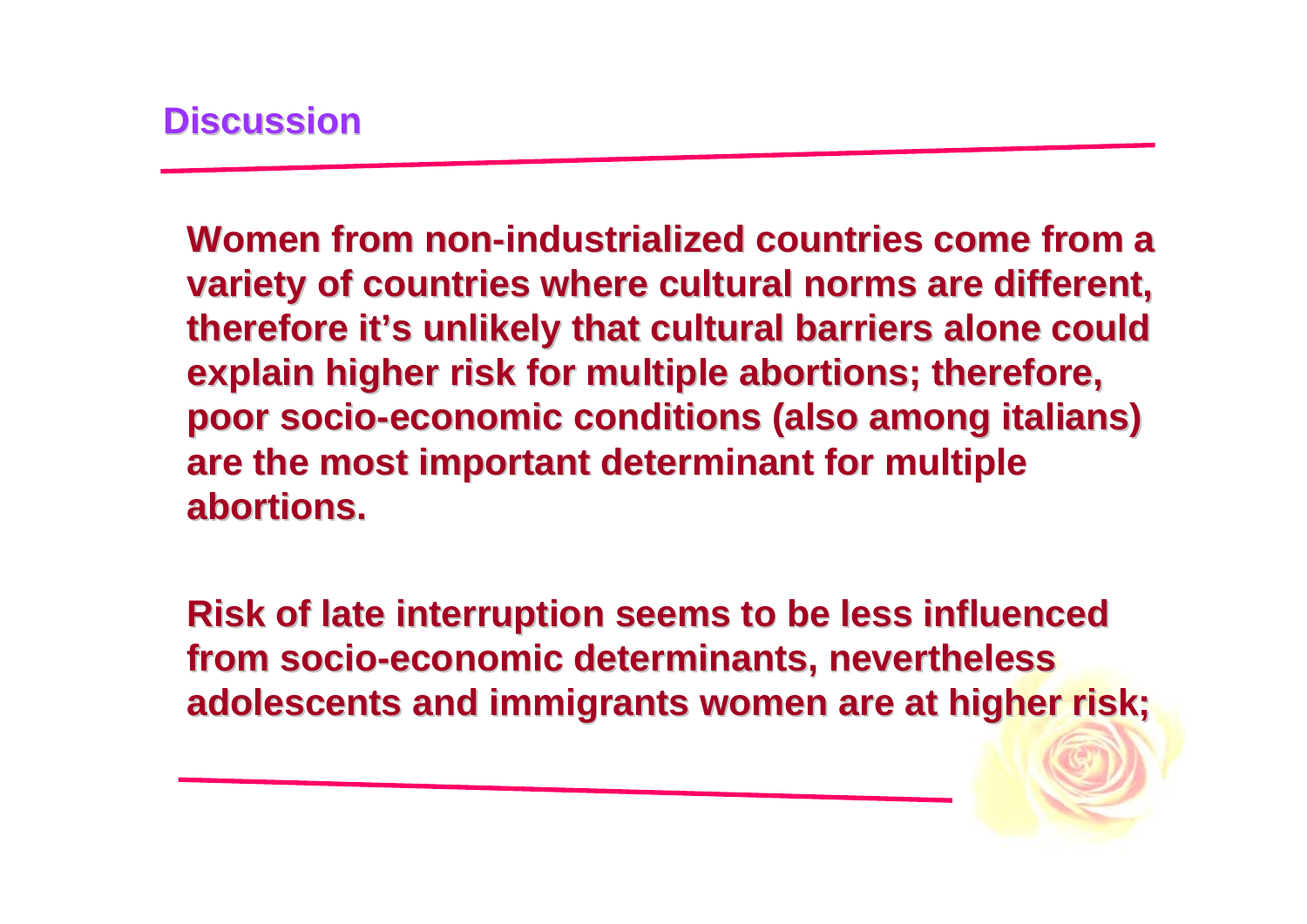**Health services, especially primary family planning** services should address this issue, improving the **quality of care and trying to overcome cultural and quality of care and trying to overcome cultural and linguistic barriers.** 

**women's access to contraceptive knowledge and utilization is one of the most important measure to be implemented implemented**